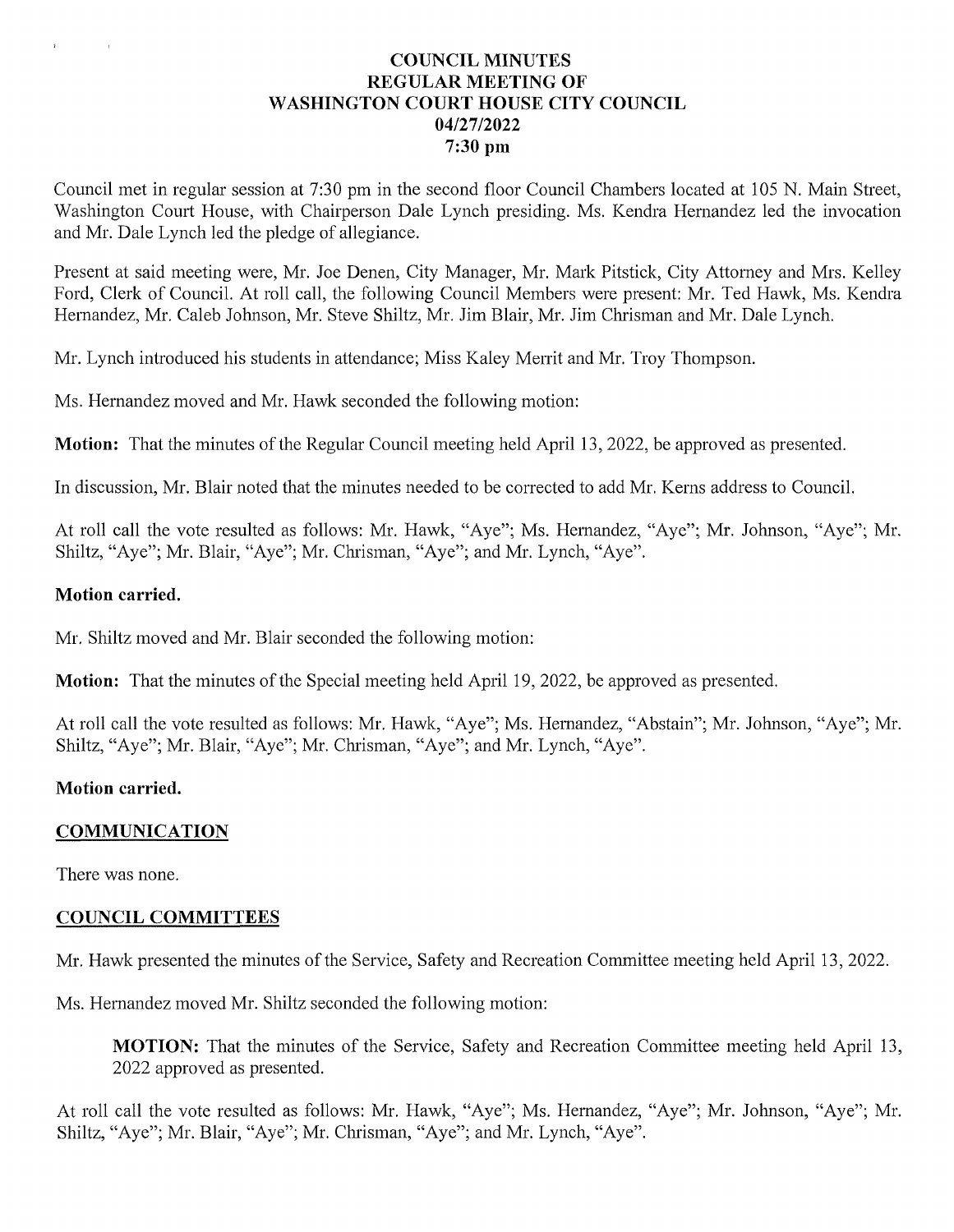# Motion carried.

# CITY MANAGER REPORT (in writing)

Mr. Denen respectfully addressed Council and thanked Roxanne and Debbie for their excellent attitude and effort during the tax season.

Mr. Denen encouraged citizens to mowtheir grass and address trash issues.

Mr. Denen noted the recent efforts of the Cemetery.

Mr. Denen thanked everyone involved with the visit of the Ohio Supreme Court.

Mr. Denen thanked the Fayette County Bar Association and President, Caleb Johnson for the event with the Ohio Supreme Court.

Mr. Denen noted the contribution of Dale Lynch to the event with the Ohio Supreme Court.

Mr. Denen thanked Tyler Tackage for representing young people of our community at the Supreme Court Event.

Mr. Denen thanked Carmen Baird, of the Fayette County Common Pleas Court for organizing the event with the Ohio Supreme Courts as well as Miami Trace High School for hosting.

Mr. Denen advised that the Water Quality report will be available in lobby of the City Administration Building.

Mr. Denen noted that the Arbor Day Celebration will be held at Capuanas Delicatessen on Thursday, April 28<sup>th</sup> at 2:00 pm.

# DIRECTOR OF FINANCE

Director of Finance, Christina Collins respectfully addressed Council and gave them a review of her first week of employment.

# CITYATTORNEY

City Attorney, Mr. Mark Pitstick noted that the mowing ordinance was being enforced and encouraged citizens City Attorney, Mr.<br>to mow their lawns.

# LOCAL RESIDENTS AND TAX PAYERS

Mr. Jerry McCoy, a resident of 1047 Andrick Drive, respectfully addressed Council and expressed his concern with the recommendation of the Planning Commission regarding the rezoning of lots on Andrick Drive-Trotters Pointe. Mr. McCoy noted his support of the development but requested lots 93, 94 and 95 remain zoned as R1. Mr. McCoy also expressed his concern with assignments of lot numbers.

Mr. McCoy noted the Planning Commissions minutes that had been attached to the previous legislation. Mr. McCoy stated that lot sizes were not noted correctly and noted that he rebuked the request on the grounds that the lot sizes were large enough to stay zoned as noted.

Mr. McCoy noted his concern with the size of the lots being rezoned, and that that lots were not adjacent to State Route 35 as previously stated. Mr. McCoy presented a map from the original zoning that had only twenty lots.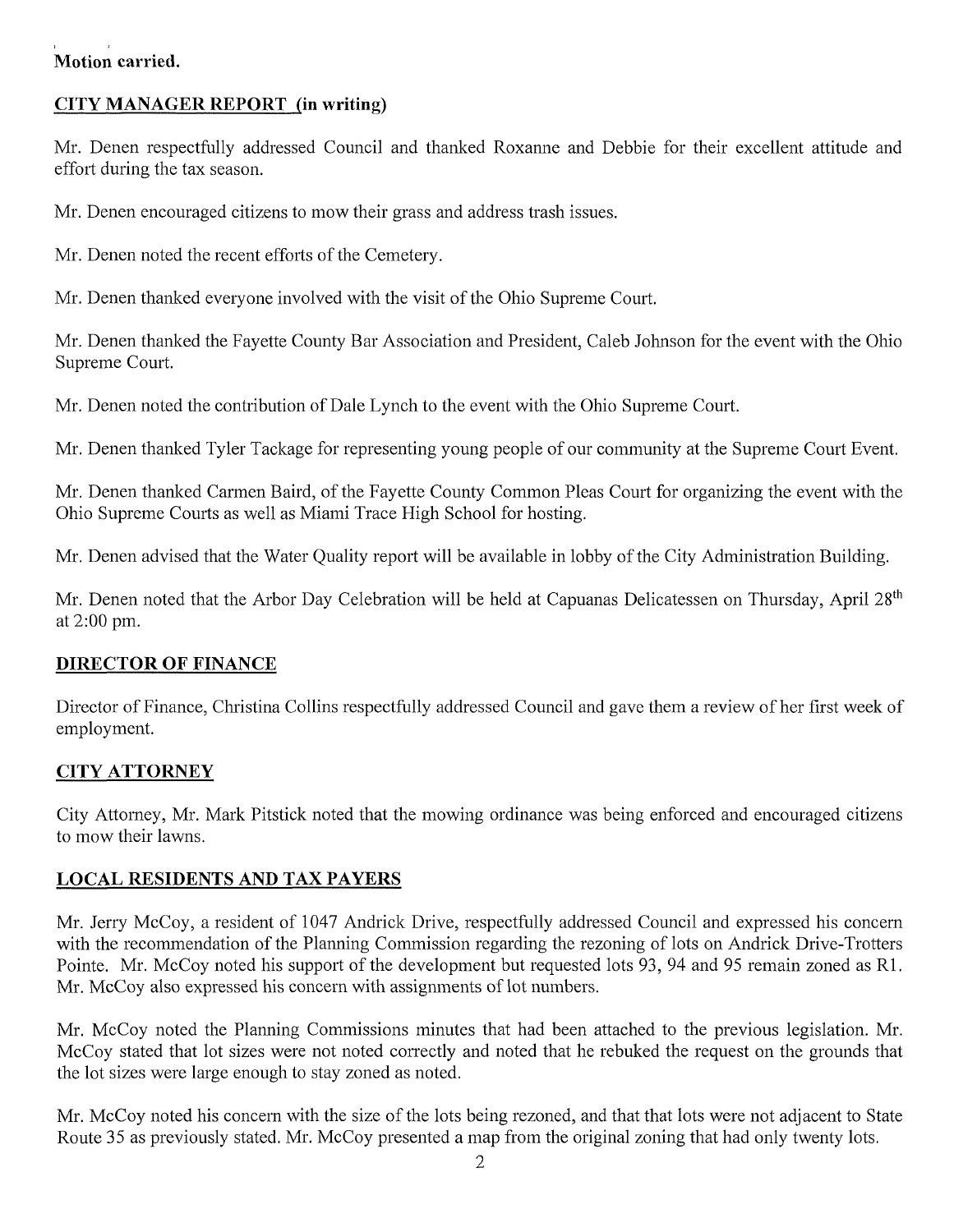Mr. Blair inquired where the lots are that are not platted on the map that was presented to Council. Mr. McCoy pointed to the property that was not platted.

Mr. Mccoy noted his concern of three properties that backed up to Andrick Drive and that the numbers had changed over the years with the change of the property owners.

Ms. Hernandez directed an inquiry to Mr. Rod Bryant regarding lots that are not plotted. Ms. Hernandez inquired Ms. Hernandez directed an inquiry to Mr. Rod Bryant regarding lots that are not plotted. Ms. Hernan<br>anything right now that doesn't have a house is not plotted or just the ones that are being referenced?

Mr. Bryant reviewed the platting process. Mr. Bryant noted the work of the Planning Commission and the desire to create R1 and R2 in a clear and open fashion.

Mr. Johnson inquired if lots 77-92 were platted R2, as of this date? Mr. Bryant stated that lots that do not have any portion of R1B are currently R2. Mr. Rod noted that the paperwork could've been written where each plot had their individual zone, but it was the recommendation of the Planning Commission to do it as it states on the paperwork, as one continual zoning, so that all citizens would see that the goal being all R2zoning.

(At this point the floor was held by more than one person at a time)

Mr. Johnson then noted in an attempt to make the issue clear, the communication was made less clear.

Ms. Hernandez inquired about additional lines on the map? Mr. Bryant noted that those lines were noted as the different zonings.

Mr. McCoy noted his concern was with the lots that were not along State Route 35 and inquired if they could be the lesser zoning?

Mr. Johnson inquired who submits the petition for lots to be rezoned?

Mr. Bryant advised that JLB Properties, (Bishops) was the petitioner. Mr. Bryant continued and noted the number of discussions that had taken place with the Building Department, the Petitioners, and Planning Commission.

Ms. Hernandez expressed concern and claimed misinterpretation of information at an earlier meeting.

Mr. Shiltz stated that he believed Mr. McCoy's only concern was 93,94, and 95.

Mr. McCoy stated that the petitioner only had the right to petition those said lots. Mr. McCoy stated that those are the lots that are adjacent to Andrick Drive.

Mr. Mccoy addressed Mr. Denen and inquired if the street needed to be constructed before a building permit is issued for lots facing Andrick Drive? Mr. Denen noted that typically you must construct a street before you can sell the lot. Mr. Denen noted the operative issue is that you cannot have a certificate of occupancy until a street is constructed. Mr. Bryant advised that a building permit can be issued for a lot without the street being completed but a certificate of occupancy for a home would not be issued before the street was completed.

Mr. McCoy inquired about 1261 Andrick Drive? Mr. McCoy stated that a street does not exist and inquired how a house received an occupancy certificate without Andrick Drive being completed?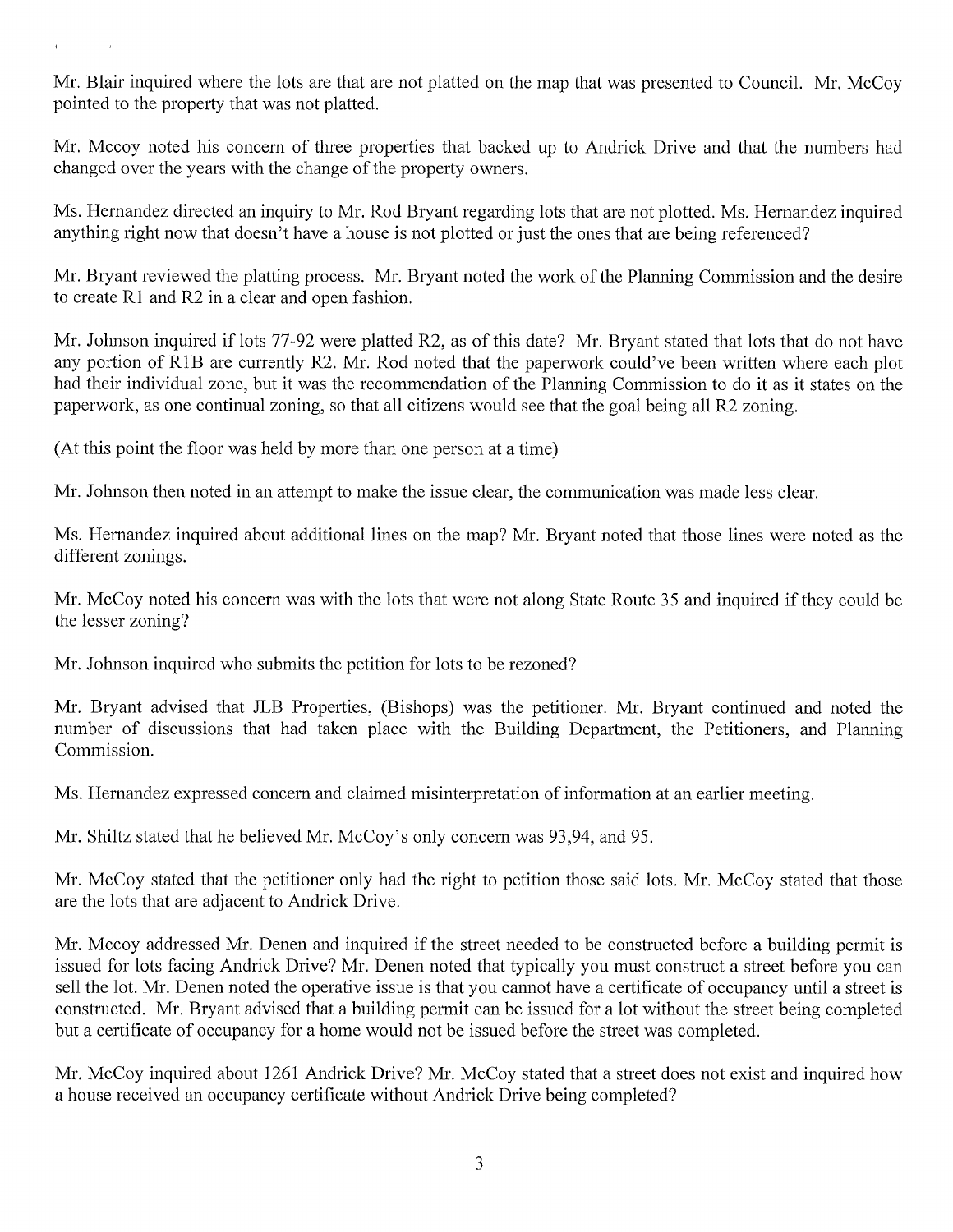Mr. Bryant noted that Mr. McCoy was referring to a preliminary map. Mr. Bryant continued and stated that just because Andrick Drive does not continue to another portion of Andrick Drive, the road and area that would connect the two was still Andrick Drive.

Mr. McCoy noted a citizen's confusion on her address, stating that her mailbox shows that she resides at 1232 Andrick and not 1261 Andrick Drive that was shown on the preliminary map. Mr. McCoyrequested someone to contact the citizen to explain the difference in address.

Mr. McCoy inquired of three possible options?

- 1) Can Council not approve the legislation in any way as it is presented? Can it be tabled permanently?
- 2) Can it be terminated completely, with no motion, or no motion and a second?

3) Can it be amended, and the petitioner contacted to eliminate lots 93,94 and 95 from the rezoning option?

Mr. Lynch noted that the legislation could stay tabled. Mr. Lynch then inquired with Mr. Pitstick and Mr. Mr. Lynch noted that the legislation could stay tabled. Mr. Lynch then inquired with Mr. Pitstick and M<br>Bryant on Mr. McCoy's other options. Mr. Lynch noted that it would take six out of seven to vote down Bryant on Mr. McCoy's other options. Mr. Lynch noted that it would take six out of seven to vote down a Planning Commission recommendation.

Mr. McCoy inquired if second was not made on the legislation if the legislation would be terminated. Mr. Pitstick noted in the affirmative. (The recommendation of the Planning Commission would remain, 6 of 7 votes are required to vote down).

Mr. Lynch noted that Mr. Zastrow was in attendance and had signed to speak at Council.

Mr. Zeke Zastrow, a resident of 1070 Andrick Drive, respectively addressed Council and noted his support of Mr. McCoy.

Mr. Lynch inquired with Mr. Bryant if he had anything further to add? Mr. Bryant noted that the City Planning Commission had worked well with all parties involved and did their due diligence to present Council with an ordinance that they could present for passage.

Ms. Hernandez noted that the lots that Mr. McCoy was contesting was lots 93,94, and 95 and inquired if JBL Properties/Bishops could do anything aesthetically, such as plant trees, fencing, or shrubbery to appease Mr. McCoy's concerns.

Mr. McCoy responded in the negative and that he will remain with his position.

Mr. McCoy noted his concerns with traffic? Ms. Hernandez noted that you cannot assume traffic.

Mr. McCoy noted that he did not know JBL Holdings. Mr. McCoy speculated about the desire of JBL Holdings to resubmit the zoning request.

Mr. Johnson inquired with Mr. McCoy if he understood that JBL Holdings owns the property no matter what the zoning and that Mr. McCoy would still have to interact with the company? Mr. McCoy noted that he understood, and that he was addressing Council to protect the neighbor who resides beside the property. Mr. Johnson noted there are sacrifices to living within a city. Mr. Johnson noted the desire of the city to have development in the area.

Mr. Lynch inquired with Mr. Bryant if JBL Holdings would be willing to resubmit their application in a different manner? Mr. Bryant noted that he did not want to speak on their behalf.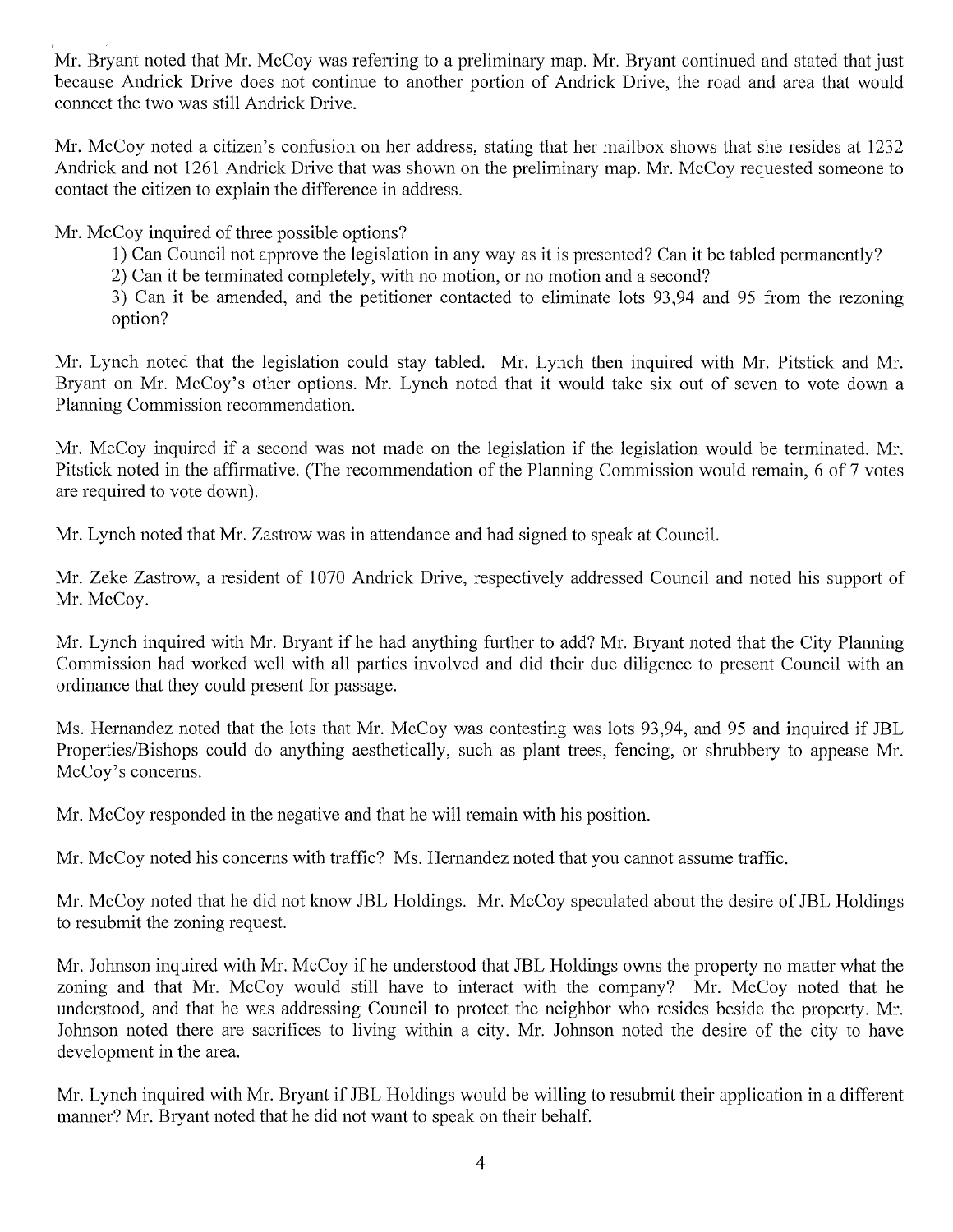Mr. Chrisman noted that Mr. McCoy indicated that Mr. Reid of JBL Properties stated that it would be difficult to Mr. Chrisman noted that Mr. McCoy indicated that Mr. Reid of JBL Properties stated that it would be difficult to<br>fit duplexes on the lots. Mr. Chrisman read minutes of the Planning Commission, noting that Mr. Reid indicate fit duplexes on the lots. Mr. Chrisman read minutes of the Planning Commission, noting that Mr. Reid indicated<br>that since single family dwellings are still a permitted use in the R2 district, that JLB Properties may interm that since single family dwellings are still a permitted use in the R2 district, that JLB Properties may intermingle single family dwellings amongst the development. Mr. Reid indicated that ranch style dwellings were diffi fit on the lots to adhere to the city's setback requirements. Mr. Chrisman noted that he had spoken with the petitioners and that they are willing to compromise to a point. Mr. Chrisman continued and noted that Planning Commission had done their due diligence and JBL Holdings had done well in the community. Mr. Chrisman noted the amount of the cost of the rent. Mr. Chrisman noted his support of the legislation.

Mr. McCoy noted that Mr. Reid had noted a ranch style home would not fit in the lots although Mr. McCoy stated that the lots were bigger.

Mr. Chrisman noted that petitioner has to adhere to the setback requirements.

# 1. LEGISLATION PREVIOUSLY INTRODUCED (in writing)

# A. ORDINANCE NO. 2-2022 (removed from table)

# AN ORDINANCE REZONING LOTS (#73 THROUGH #95 INCLUSIVE), ANDRICK DRIVE AN ORDINANCE REZONING LOTS (#73 THROUGH #95 INCLUSIVE), ANDRICK DRIVE-<br>TROTTERS POINTE SUBDIVISION; OWNED BY JB HOLDINGS-JARET BISHOP, FROM RIB TROTTERS POINTE SUBDIVISION; OWNED BY JB HOLDINGS-JARET BISHOP, FROM R1B<br>(MEDIUM DENSITY SINGLE FAMILY RESIDENTIAL DISTRICT) TO R2 (TWO FAMILY (MEDIUM DENSITY SINGLE FAMILY RESIDENTIAL DISTRICT) TO R2 (TWO FAMILY<br>RESIDENTIALDISTRICT)

Mr. Chrisman moved and Mr. Hawk seconded the following motion:

**Motion:** That Ordinance No. 2-2022 be removed from table.

At roll call the vote resulted as follows: Mr. Hawk, "Aye"; Ms. Hernandez, "Nay"; Mr. Johnson, "Aye"; Mr. At roll call the vote resulted as follows: Mr. Hawk, "Aye"; Ms. Hernandez<br>Shiltz, "Aye"; Mr. Blair, "Nay"; Mr. Chrisman, "Aye"; and Mr. Lynch, "Aye

#### Motion carried.

Mr. Johnson moved and Mr. Chrisman seconded the following motion:

Motion: That Ordinance No. 2-2022 be placed on second reading.

In discussion, Ms. Hernandez inquired with Mr. Bryant if traffic would increase whether Lots 93-95 were single or duplex?

Mr. Bryant noted that it could possibly by a few vehicles, but he could not say exactly, due to not knowing how many persons would be at any given home, and for any style of home.

Mr. Johnson stated the importance that accuracy is more helpful than what one perceives of grouping items together.

Ms. Hernandez inquired if there were any other properties zoned for duplexes? Mr. Rod Bryant noted that the preliminary plat doesn't exist and was only used to identify the last plat that Planning Commission approved.

Mr. Chrisman noted that basically, Council was comparing the old plat to the new plat and what was being requested as of this date, not what was planned 15 years prior, and that Planning Commission had done their job.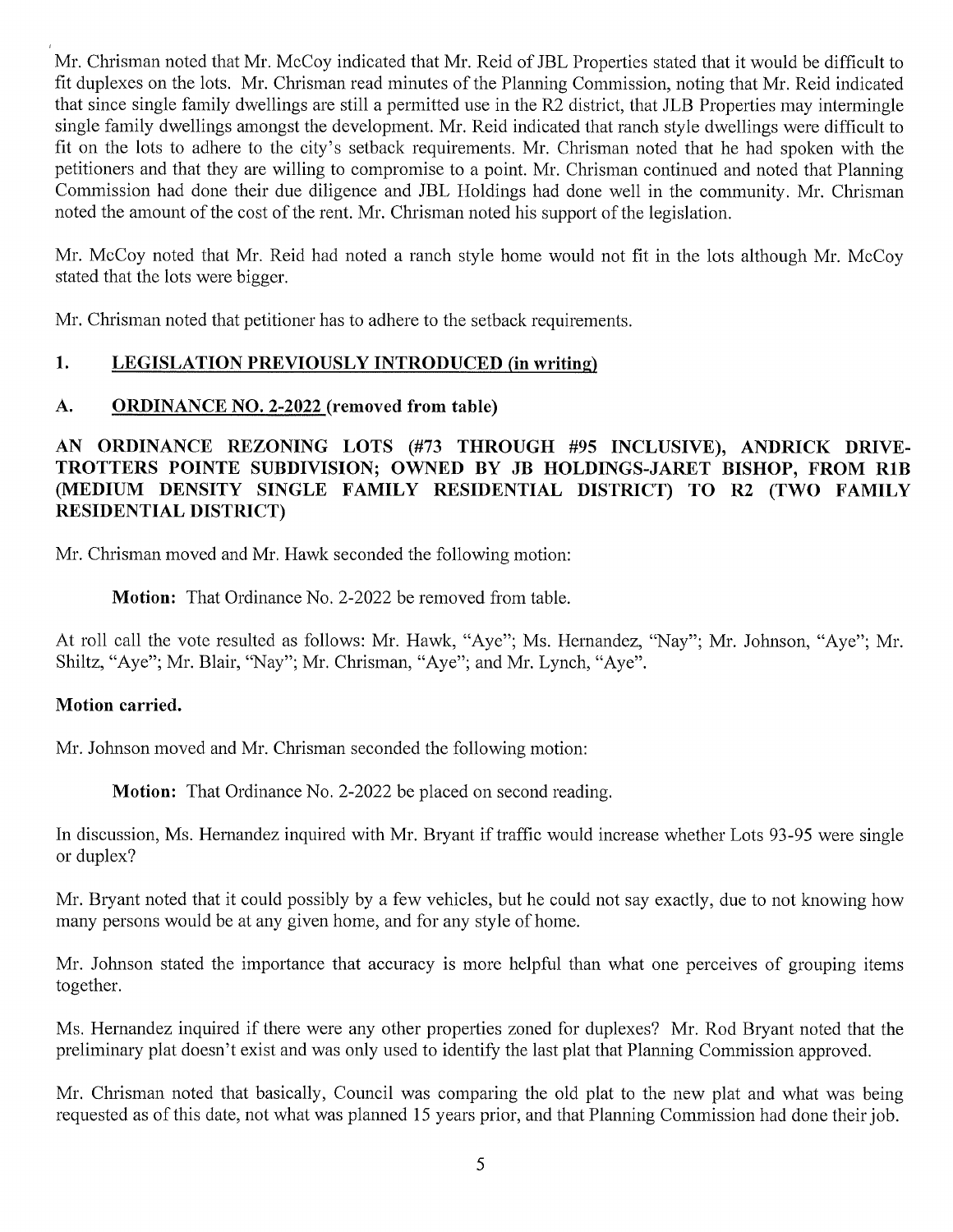Mr. Hawk noted that a better opportunity for any changes or concerns to be addressed would have been at a Planning Commission meeting before the final documents are presented to Council for approval. Mr. Hawk noted the confidence that Council places on the final items received from the different boards and committees. Mr. Hawk noted the past work that JBL Holdings had done in the city and that they had been very accommodating to work with.

At roll call the vote resulted as follows: Mr. Hawk, "Aye"; Ms. Hernandez, "Aye"; Mr. Johnson, "Aye"; Mr. Shiltz, "Aye"; Mr. Blair, "Aye"; Mr. Chrisman, "Aye"; and Mr. Lynch, "Aye".

### Motion carried

#### A. ORDINANCE NO. 3 -2022 (second reading)

# AN ORDINANCE AMENDING ORDINANCE NO. 18-2014 AND PROVIDING PAY GRADE IN THE AN ORDINANCE AMENDING ORDINANCE NO. 18-2014 AND PROVIDING PAY GRADE IN THE CLASSIFICATION PLAN AND PAY SCHEDULE FOR EMPLOYEES OF THE CITY OF CLASSIFICATION PLAN AND PAY SCHEDULE FOR EMPLOYEES OF THE CITY OF WASHINGTON COURT HOUSE, OHIO, CREATING AND ABOLISHING CERTAIN POSITIONS WASHINGTON COURT HOUSE, OHIO, CREATING AND ABOLISHING CERTAIN POSITIONS<br>AND REPEALING ALL PRIOR ORDINANCES, OR PARTS THEREOF, INCONSISTENT AND REPEA<br>THEREWITH<mark>.</mark>

Mr. Shiltz moved and Mr. Blair seconded the following motion:

Motion: That Ordinance No. 3-2022 be placed on second reading.

At roll call the vote resulted as follows: Mr. Hawk, "Aye"; Ms. Hernandez, "Aye"; Mr. Johnson, "Aye"; Mr. Shiltz, "Aye"; Mr. Blair, "Aye"; Mr. Chrisman, "Aye"; and Mr. Lynch, "Aye".

#### Motion carried

#### 2. NEW LEGISLATION (in writing)

# A. RESOLUTION NO. R14-2022 (first reading)

RESOLUTION CREATING AN AMERICAN RECOVERY ACT GRANT PROGRAM, A RESOLUTION CREATING AN AMERICAN RECOVERY ACT GRANT PROGRAM,<br>DESIGNATING MR. JOSEPH J. DENEN, CITY MANAGER OF THE CITY OF WASHINGTON DESIGNATING MR. JOSEPH J. DENEN, CITY MANAGER OF THE CITY OF WASHINGTON<br>COURT HOUSE AND MRS. CHELSIE BAKER, ECONOMIC DEVELOPMENT DIRECTOR OF THE<br>CULL OF WASHINGTON COURT HOUSE AND THE GUADEPEGN OF THE TIMANGE. AND COURT HOUSE AND MRS. CHELSIE BAKER, ECONOMIC DEVELOPMENT DIRECTOR OF THE<br>CITY OF WASHINGTON COURT HOUSE, AND THE CHAIRPERSON OF THE FINANCE AND<br>PERSONNIL GOLD WEEDLA THE LOUISED LEONG OF THE WALKINGTON GOURT VOUGH CITY OF WASHINGTON COURT HOUSE, AND THE CHAIRPERSON OF THE FINANCE AND PERSONNEL COMMITTEE AS THE ADMINISTRATORS OF THE WASHINGTON COURT HOUSE PERSONNEL COMMITTEE AS THE ADMINISTRATORS OF THE WASHINGTON COURT HOUSE AMERICAN RECOVERY ACT GRANT PROGRAM, AND ESTABLISHING THE ELIGIBILITY REQUIRMENTS. AMERICAN RECOVERY ACT GRANT PROGRAM, AND ESTABLISHING THE ELIGIBILITY

Ms. Hernandez moved and Mr. Johnson seconded the following motion:

Motion: That Resolution No. R14-2022 be amended to include Chairperson of Finance and Personnel Committee to the Administrators of the Board.

At roll call the vote resulted as follows: Mr. Hawk, "Aye"; Ms. Hernandez, "Aye"; Mr. Johnson, "Aye"; Mr. Shiltz, "Aye"; Mr. Blair, "Aye"; Mr. Chrisman, "Aye"; and Mr. Lynch, "Aye".

#### Motion carried.

Mr. Shiltz moved and Ms. Hernandez seconded the following motion: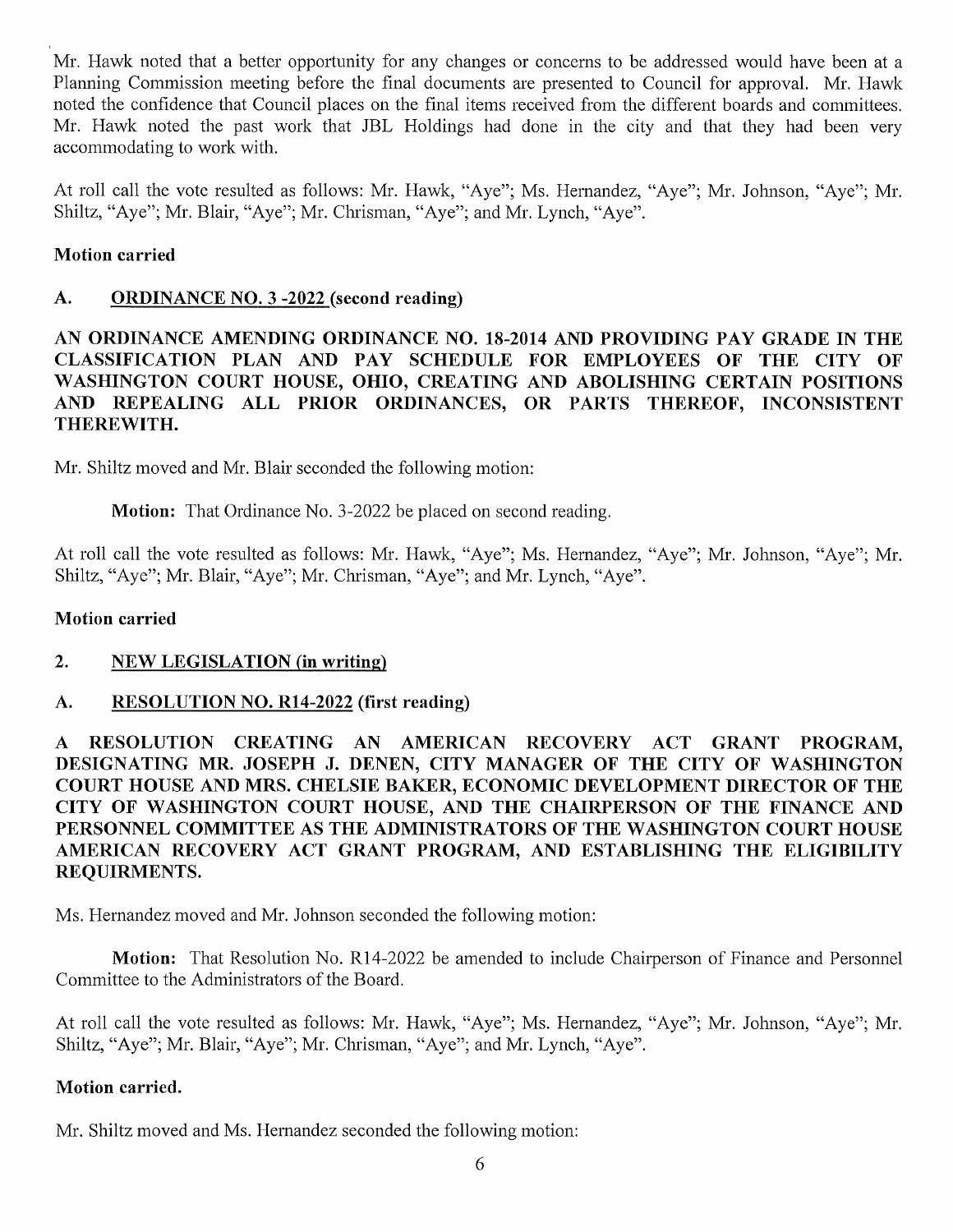Motion: That Resolution No. R14-2022 be placed on first reading.

At roll call the vote resulted as follows: Mr. Hawk, "Aye"; Ms. Hernandez, "Aye"; Mr. Johnson, "Aye"; Mr. Shiltz, "Aye"; Mr. Blair, "Aye"; Mr. Chrisman, "Aye"; and Mr. Lynch, "Aye".

#### Motion carried

# B. RESOLUTION NO. R15-2022 (first reading)

# RESOLUTION AUTHORIZING THE CITY MANAGER JOSEPH J. DENEN, OF THE CITY OF HEREOLUTION AUTHORIZING THE CITY MANAGER JOSEPH J. DENEN, OF THE CITY OF A RESOLUTION AUTHORIZING THE CITY MANAGER JOSEPH J. DENEN, OF THE CITY OF WASHINGTON COURT HOUSE TO AWARD A CONTRACT TO COX PAVING FOR THE 2022 WASHINGTON COURT HOUSE TO AWARD A CONTRACT TO COX PAVING FOR THE 2022 STREET AND ALLEY PAVING PROGRAM.

Mr. Blair moved and Ms. Hernandez seconded the following motion:

Motion: That Resolution No. R15-2022 be placed on first reading.

At roll call the vote resulted as follows: Mr. Hawk, "Aye"; Ms. Hernandez, "Aye"; Mr. Johnson, "Aye"; Mr. Shiltz, "Aye"; Mr. Blair, "Aye"; Mr. Chrisman, "Aye"; and Mr. Lynch, "Aye".

### Motion carried

# MISCELLANEOUS

Mr. Johnson expressed his appreciation of the Supreme Court Justices visiting Fayette County and presenting arguments for the student's benefit. Mr. Johnson thanked Mrs. Carmen Baird with the Common Pleas Court for her work put forth for the event. Mr. Johnson noted that the opportunity to witness the event in that fashion was not likely to be witnessed again in Fayette County and thanked everyone who came to experience it.

Mr. Chrisman expressed his appreciation of those in attendance.

Mr. Chrisman expressed his appreciation of those in attendance.

Mr. Hawk welcomed Christina Collins to her new position as Finance Director.

Mr. Blair expressed his appreciation of those in attendance. Mr. Blair stated that he was looking forward to Christina Collins with her roll as Finance Director.

Mr. Blair referenced a quote from Ella Fitzgerald, "It isn't where you come from. It's where you are going that counts.

Ms. Hernandez thanked everyone for coming. Ms. Hernandez noted that Council's decision was a hard decision to make concerning the rezone, but noted that she believed that the city, citizens, and the developer could find happy medium. Ms. Hernandez noted that she appreciated all of Mr. McCoy's work.

Ms. Hernandez encouraged citizens to attend the upcoming Shop Hop on May 13<sup>th</sup> and 14<sup>th</sup>.

Mr. Shiltz expressed his appreciation of those in attendance.